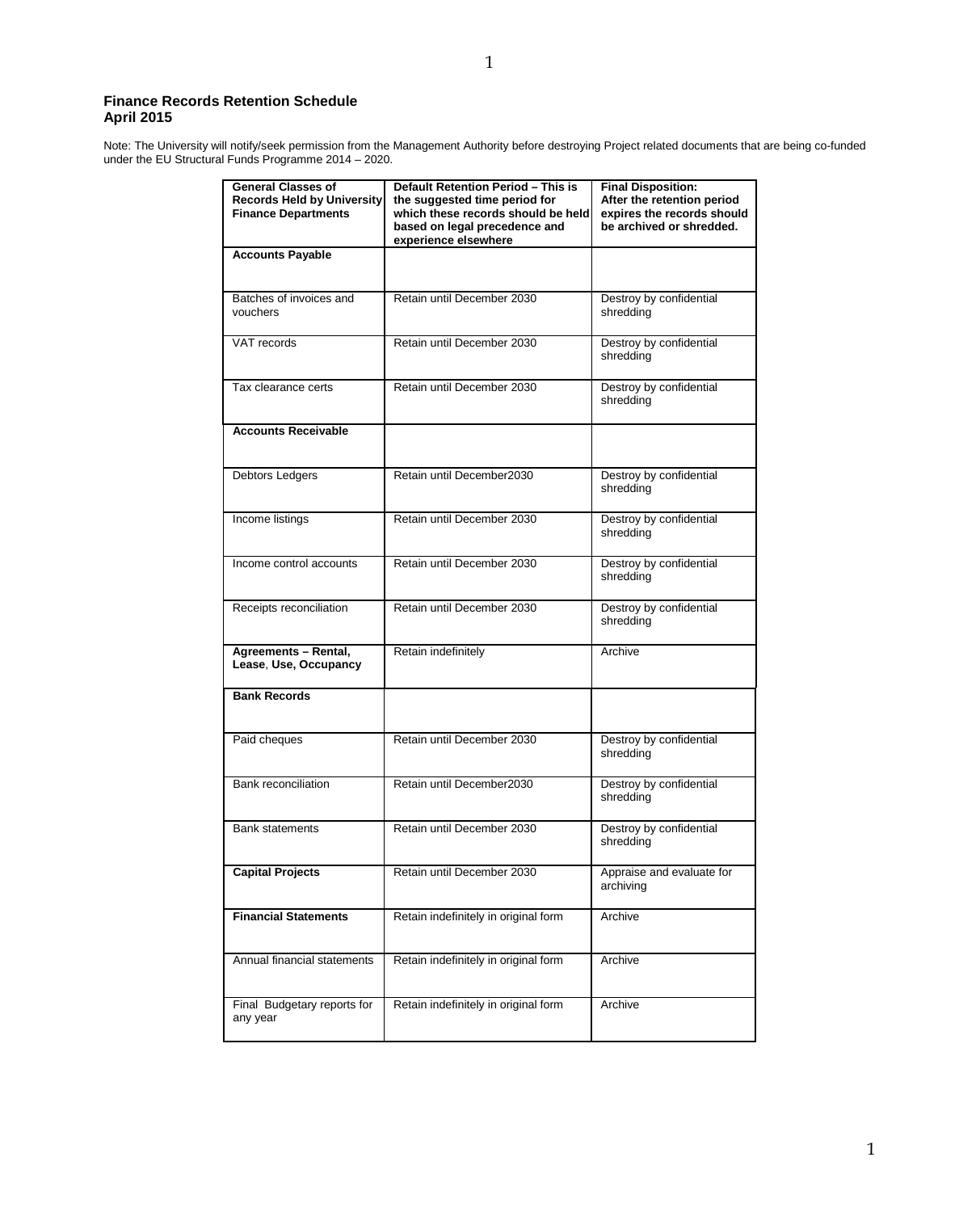| <b>General Classes of</b><br><b>Records Held by University</b><br><b>Finance Departments</b>                    | Default Retention Period - This is<br>the suggested time period for<br>which these records should be held<br>based on legal precedence and<br>experience elsewhere | <b>Final Disposition:</b><br>After the retention period<br>expires the records should<br>be archived or shredded. |
|-----------------------------------------------------------------------------------------------------------------|--------------------------------------------------------------------------------------------------------------------------------------------------------------------|-------------------------------------------------------------------------------------------------------------------|
| Registers maintained in<br>Finance Department under<br>statute i.e. Register of<br>insurance's, mortgage assets | Retain indefinitely in original form                                                                                                                               | Archive                                                                                                           |
| General Correspondence on<br><b>Financial Administration</b>                                                    | Retain until December 2030                                                                                                                                         | Destroy by confidential<br>shredding                                                                              |
| <b>Fixed Assets</b>                                                                                             |                                                                                                                                                                    |                                                                                                                   |
| Records of University<br>Properties, sale and<br>purchase                                                       | Retain indefinitely in original form                                                                                                                               | Archive                                                                                                           |
| Assets register                                                                                                 | Retain indefinitely in original form                                                                                                                               | Archive                                                                                                           |
| <b>Insurance Files</b>                                                                                          |                                                                                                                                                                    |                                                                                                                   |
| <b>Policies</b>                                                                                                 | Retain indefinitely in original form                                                                                                                               | Archive                                                                                                           |
| <b>Other Records</b>                                                                                            |                                                                                                                                                                    |                                                                                                                   |
| Audit reports                                                                                                   | Retain indefinitely in original form                                                                                                                               | Archive                                                                                                           |
| Internal financial policies,<br>accounting standards,<br>procedures etc.                                        | Retain until December 2030                                                                                                                                         | Archive                                                                                                           |
| Cancelled cheques                                                                                               | Retain until December 2030                                                                                                                                         | Destroy by confidential<br>shredding                                                                              |
| <b>Travel claims</b>                                                                                            | Retain until December 2030                                                                                                                                         | Destroy by confidential<br>shredding                                                                              |
| Receipt books                                                                                                   | Retain until December 2025                                                                                                                                         | Destroy by confidential<br>shredding                                                                              |
| Purchase order books                                                                                            | Retain until December 2030                                                                                                                                         | Destroy by confidential<br>shredding                                                                              |
| Voucher books                                                                                                   | Retain until December 2030                                                                                                                                         | Destroy by confidential<br>shredding                                                                              |
| Stores requisition books                                                                                        | Retain until December 2030                                                                                                                                         | Destroy by confidential<br>shredding                                                                              |
| Petty Cash                                                                                                      | Retain until December 2030                                                                                                                                         | Destroy by confidential<br>shredding                                                                              |